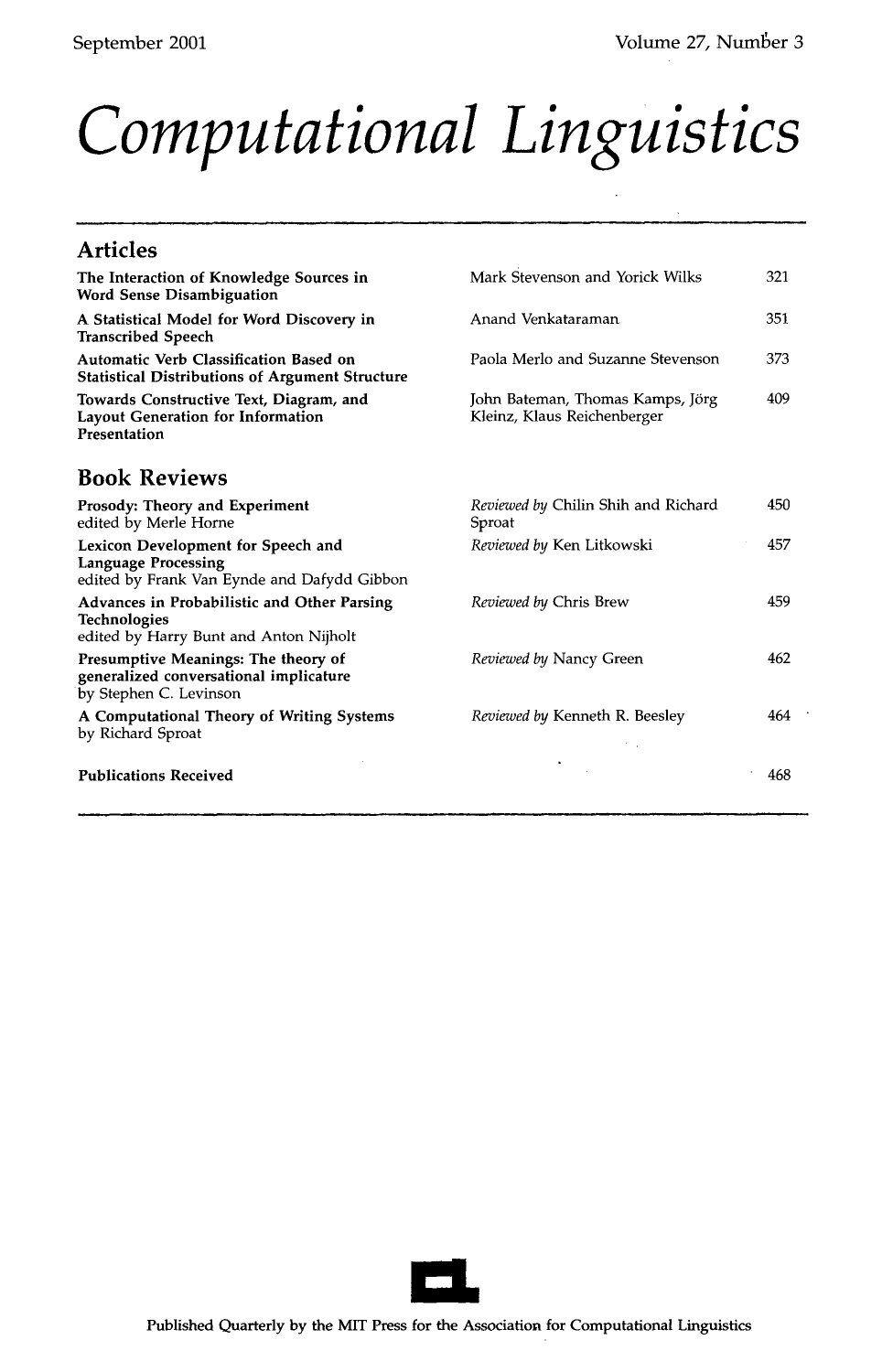#### **Editor** 1993-

Julia Hirschberg *AT&T Labs-Research 180 Park Avenue, A257 Florham Park, NJ 07932-0971*  (+1 973) 360-8330 acl@research.att.com

### **Editorial Assistant**

Kathy Vesonder *AT&T Labs-Research Room A240 180 Park Avenue, P.O. Box 97I Florham Park, NJ 07932-0971*  acl@research.att.com fax: (973) 360-8970

#### **Book Review Editor**

Graeme Hirst *University of Toronto Department of Computer Science Toronto, CANADA M5S 3G4*  (+1 416) 978-8747 gh@cs.toronto.edu

#### **Squibs and Discussions Editor**

Pierre Isabelle *Xerox Research Centre Europe 6, chemin de Maupertuis 38240 Meylan, France*  +33 4 76 61 51 98 Pierre.Isabelle@xrce.xerox.com

#### **Editorial Board Members**  1999-2001:

Michael Elhadad, *Ben Gurion University*  K6iti Hasida, *Electrotechnical Laboratory*  **Marti** Hearst, *University of California at Berkeley*  Andrew Kehler, *SRI International, Menlo Park*  Daniel Jurafsky, *University of Colorado*  Kevin Knight, *USC Information Sciences Institute*  Elizabeth Shriberg, *SRI International, Menlo Park* 

#### 2000-2002:

Gosse Bouma, *University of Groningen*  Michael Collins, *AT&T Labs-Research*  Jennifer Chu-Carroll, *IBM/TJ Watson Research Center*  Stanley E Chen, *IBM/TJ Watson Research Center*  Dan Roth, *University of Illinois, Urbana/Champaign*  Lillian Lee, *Cornell University*  Mark-Jan Nederhof, *DFKI*, Saarbrücken

#### 2001-2003:

Srinivas Bangalore, *AT&TLabs-Research*  John Carroll, *University of Sussex*  Ann Copestake, *University of Cambridge*  Walter Daelemans, *University of Antwerp*  Joshua Goodman, *Microsoft Research*  Sadao Kurohashi, *Kyoto University*  Daniel Marcu, *USC Information Science Institute*  Janyce Wiebe, *University of Pittsburgh*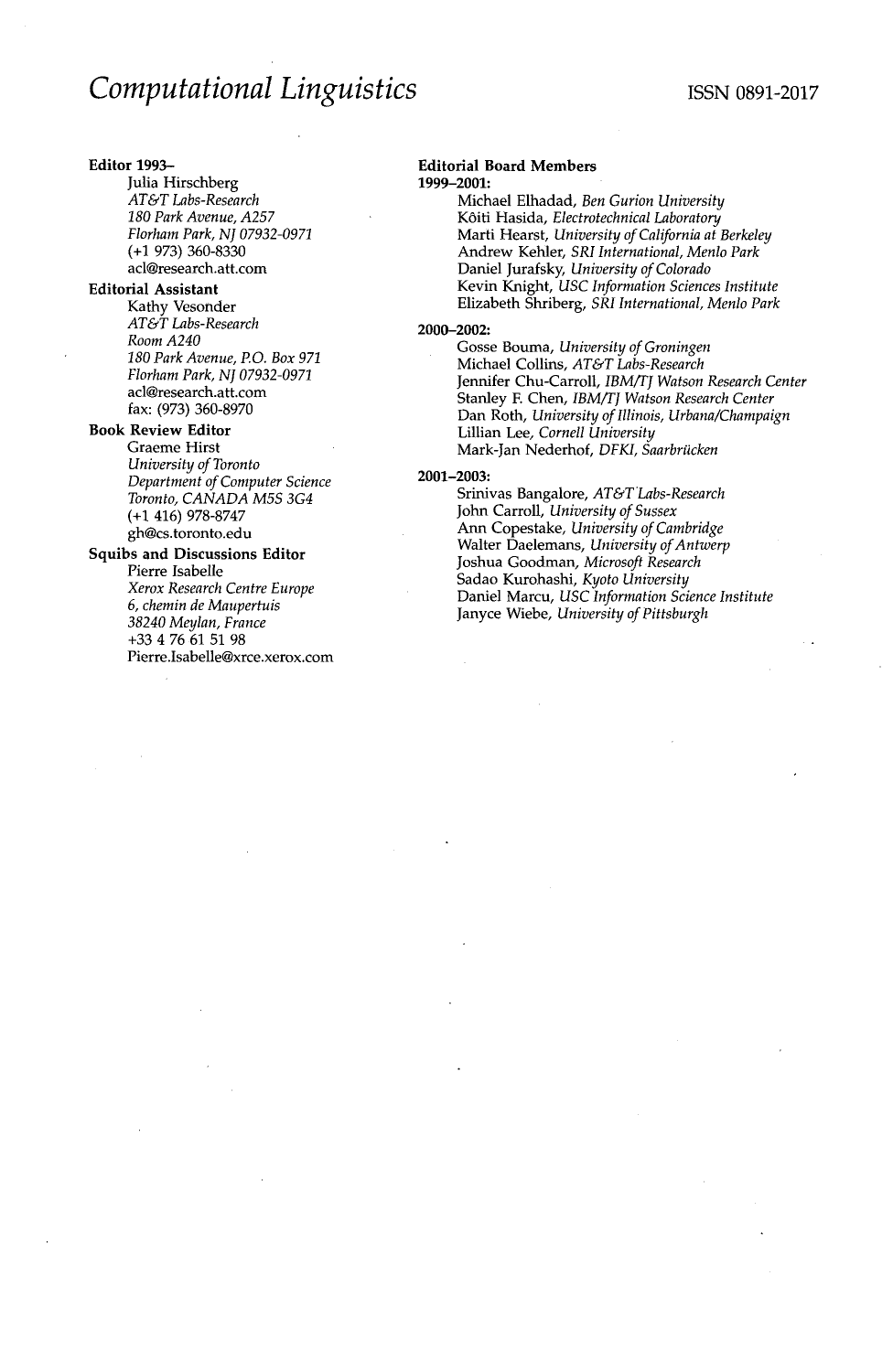# *Computational Linguistics*

### **Articles**

| The Interaction of Knowledge Sources in<br><b>Word Sense Disambiguation</b>                                     | Mark Stevenson and Yorick Wilks                                 | 321 |
|-----------------------------------------------------------------------------------------------------------------|-----------------------------------------------------------------|-----|
| A Statistical Model for Word Discovery in<br><b>Transcribed Speech</b>                                          | Anand Venkataraman                                              | 351 |
| Automatic Verb Classification Based on<br><b>Statistical Distributions of Argument Structure</b>                | Paola Merlo and Suzanne Stevenson                               | 373 |
| Towards Constructive Text, Diagram, and<br><b>Layout Generation for Information</b><br>Presentation             | John Bateman, Thomas Kamps, Jörg<br>Kleinz, Klaus Reichenberger | 409 |
| <b>Book Reviews</b>                                                                                             |                                                                 |     |
| Prosody: Theory and Experiment<br>edited by Merle Horne                                                         | Reviewed by Chilin Shih and Richard<br>Sproat                   | 450 |
| Lexicon Development for Speech and<br><b>Language Processing</b><br>edited by Frank Van Eynde and Dafydd Gibbon | Reviewed by Ken Litkowski                                       | 457 |
| Advances in Probabilistic and Other Parsing<br><b>Technologies</b><br>edited by Harry Bunt and Anton Nijholt    | Reviewed by Chris Brew                                          | 459 |
| Presumptive Meanings: The theory of<br>generalized conversational implicature<br>by Stephen C. Levinson         | Reviewed by Nancy Green                                         | 462 |
| A Computational Theory of Writing Systems<br>by Richard Sproat                                                  | Reviewed by Kenneth R. Beesley                                  | 464 |
| <b>Publications Received</b>                                                                                    |                                                                 | 468 |